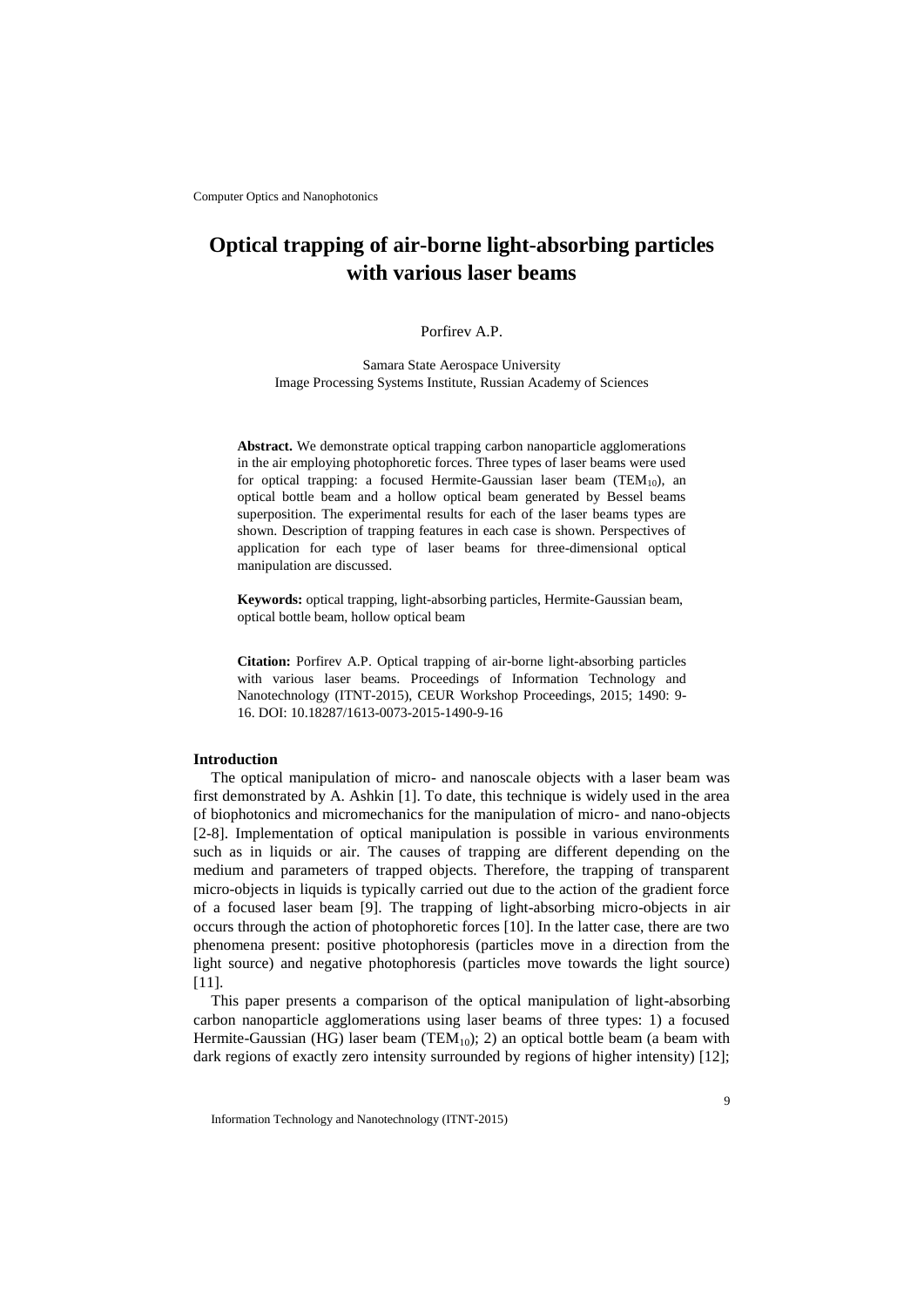and 3) a hollow optical beam that has zero intensity on the optical axis. Each of these beams has certain features that allows one to perform various types of manipulation.

#### **Optical manipulation with a Hermite-Gaussian laser beam (TEM10)**

In [13], it was shown that it is possible to carry out the three-dimensional trapping of non-spherical light-absorbing particles with a single focused Gaussian beam. This is possible through the action of the photophoretic force resulting from a different thermal accommodation coefficient that depends strongly on the surface state. In fact, the trapping of particles occurs in a region near the laser beam focus. Thus, it is possible to carry out independent multiple manipulation of light-absorbing particles by forming a plurality of intensity peaks in the focal plane.

The Hermite-Gaussian mode is described by the following well known expression [11]:

$$
E_{nm}(x, y, z) = i^{n+m} \left[ \frac{w}{w(z)} \right]^2 H_n \left[ \frac{\sqrt{2}x}{w(z)} \right] H_n \left[ \frac{\sqrt{2}y}{w(z)} \right] \times
$$
  
\n
$$
\exp \left[ -\frac{x^2 + y^2}{w^2(z)} + \frac{ik(x^2 + y^2)}{2R(z)} \right] \times
$$
  
\n
$$
\exp \left[ -i(n+m+1) \arctg \frac{z}{z_0} \right],
$$
  
\nwhere  $z_0 = \frac{k w^2}{2}$ ,  $w(z) = w \left[ 1 + \left( \frac{z}{z_0} \right)^2 \right]^{1/2}$ ,  $R(z) = z \left[ 1 + \left( \frac{z}{z_0} \right)^2 \right],$  (1)

*w* is the Gaussian beam waist,  $R(z)$  is the Gaussian beam's wavefront curvature radius,  $z_0$  is the Rayleigh range, *k* is the wavenumber of light,  $Hn(x)$  is the Hermite polynomial.

Such beams are propagation-invariant (up to scale); that is, they keep structure of the transverse intensity distribution. Figure 1 shows the cross-section profiles of the intensity distribution for the different orders Hermite-Gaussian beams. We see that the order of a HG beam determines the number of generated intensity peaks, each of which can be used as an optical trap to capture light-absorbing particles in gaseous media.



**Fig. 1.** – Cross-section profiles of the intensity distribution for Hermite-Gaussian laser beams: (a) TEM10, (b) TEM20, (c) TEM11, (d) TEM22

In optical trapping and optical guiding experiments, we use a laser TEM<sub>10</sub> ( $\lambda$  = 457 nm, with a maximum output power of 2000 mW) (Fig. 8). An optical scheme of the experimental setup shown in Figure 2a. A generated beam is focused horizontally by a micro-objective *MO* (3.7×, NA=0.1) in the area inside the glass cuvette *C*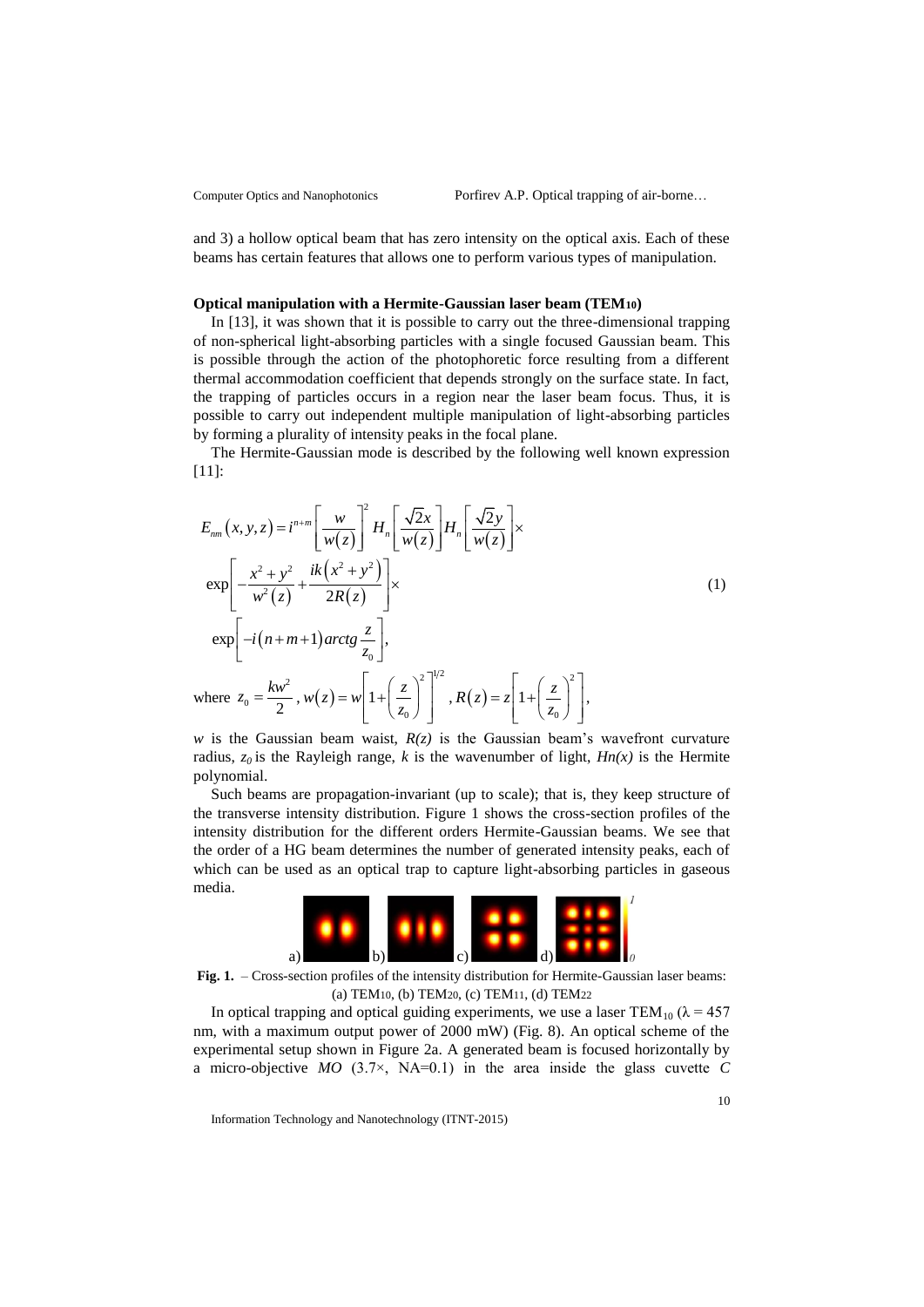containing a suspension of micro-particles. Observation of the particle trapping is possible due to the scattered light recorded by the video camera *Cam* (Panasonic HDC-SD800, 1920  $\times$  1080 pixels). A neutral density filter *F* has been used to adjust the power of the laser beam.



**Fig. 2.** – Optical manipulation experiment: (a) an experimental setup: L is a laser TEM<sub>10</sub>  $(\lambda=457 \text{ nm})$ , F is a neutral density filter, MO is a micro-objective  $(3.7\times, NA=0.1)$ , C is a glass cuvette, Cam is a video camera Panasonic HDC-SD800 (1920 × 1080 pixels); (b) carbon nanoparticle agglomerations used in experiment

To demonstrate the optical trapping and holding of absorbing particles, we used carbon nanoparticle agglomeration. The typical size of the agglomerations ranged to up to tens of micrometers (Figure 2b). The particles were sprayed with a syringe pump. Therefore, the particles initially had a significant acceleration directed to the bottom of the cuvette. The particles settled in the bottom of the cuvette under the influence of gravity. Some of them were trapped in the area of the laser beam. The guiding of the trapped particles was carried out by moving the micro-objective, which can be moved in three mutually perpendicular directions. As a result, movement of the focused laser beam results in movement of the trapped micro-particles.

Figure 3 shows the movement stage of two carbon nanoparticle agglomerations, each of which was trapped in the various intensity peaks of the HG  $TEM_{10}$  laser beam. In this case, we carried out a controlled movement of the optically trapped micro-objects.



**Fig. 3.** – Optical trapping and guiding two carbon nanoparticle agglomerations with a Hermite-Gaussian  $TEM_{10}$  laser beam: (a) trapped particles (denoted by white arrows); (b)-(d) movement stages of particles in plane xz

Thus, the structure of the HG beams allows simultaneous, parallel threedimensional movement of several trapped light-absorbing micro-particles. The particles retain their relative position when moving in the space. These beams offer new opportunities for the controlled, multiple simultaneous manipulation of lightabsorbing non-spherical micro-objects. For example, it is possible to transport an array of light-absorbing particles, while their original location relative to each other will remain. Furthermore, this technique does not require the additional modulators to create multiple optical traps.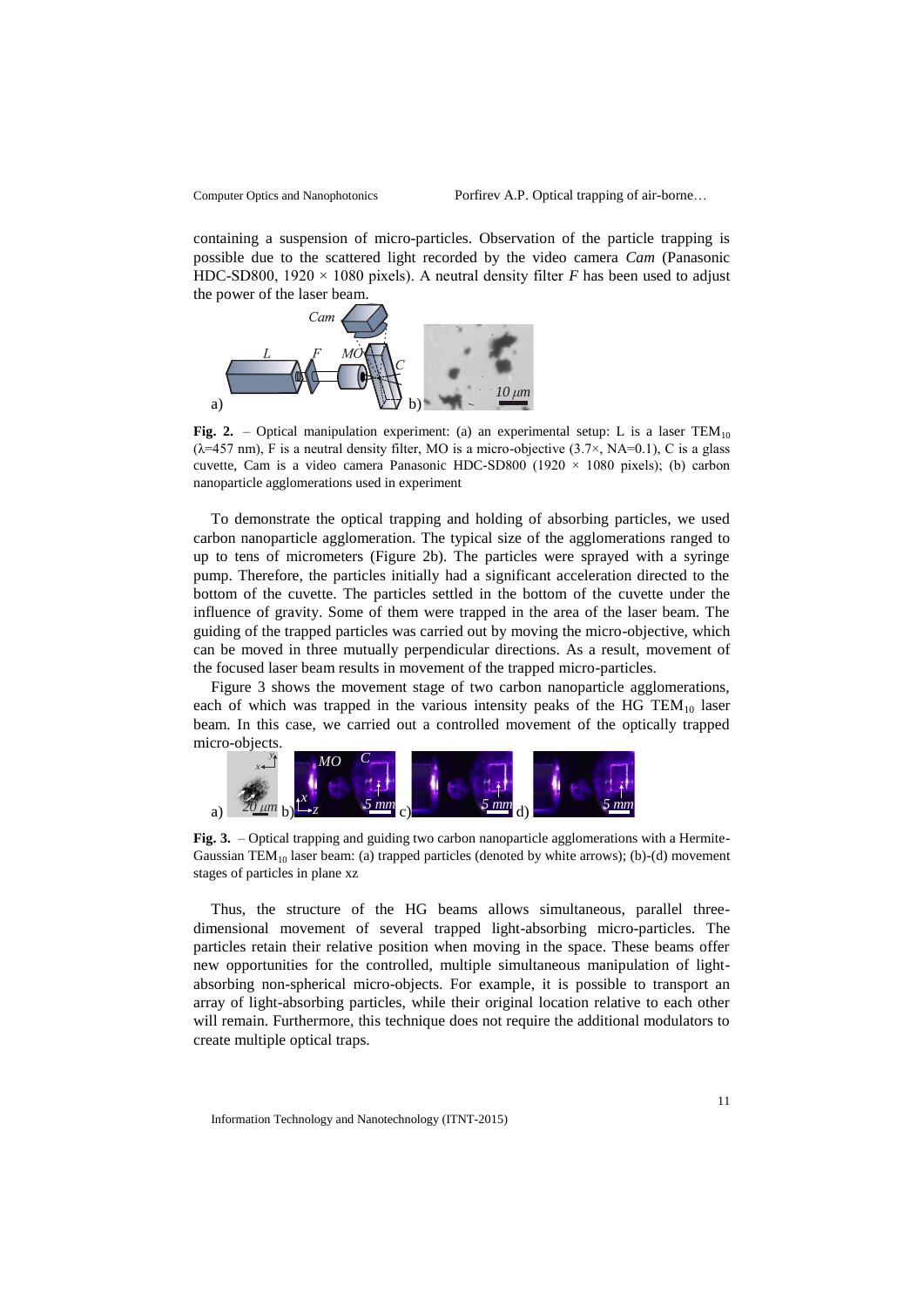#### **Optical manipulation with optical bottle beams**

Photophoresis phenomenon causes a light-absorbing object to move in a direction from the more heated to the less heated side of object. This makes it impossible to trap spherical micro-objects with a single Gaussian beam. The so-called optical bottle beams allow stable three-dimensional trapping of light-absorbing micro-particles to be carried out in gaseous media. An optical bottle beam is a beam with dark regions of exactly zero intensity surrounded by regions of higher intensity. For generation optical bottle beams, we used the method based on the formation of Bessel beams superposition [15]. This method enabled an optical bottle beam to be formed with a predetermined shape, such as a double optical bottle or optical bottle with a triangular profile of the intensity distribution.

For the experiments with optical bottle beams, we used the particles presented in Figure 2b. Figure 4 shows the optical scheme of the experimental setup. The laser beam is transformed by the diffractive optical element *DOE* focused in the area inside glass cuvette by the micro-objective  $MO$  (3.7×, NA = 0.1). Observation was carried out by a lens *L3*. Adjustment of the output power of the laser beam allows us to vary intensity of formed traps and, therefore, change the values of the photophoretic forces acting on the trapped particles.



**Fig. 4.** – Experimental setup: L is a solid-state laser ( $\lambda$ =532 nm), M<sub>1</sub>, M<sub>2</sub> are mirrors, L<sub>1</sub>, L<sub>2</sub>,  $L<sub>3</sub>$  are lenses, DOE is a diffractive optical elements that forms an optical bottle beam, BS is a beam splitter, LED is illuminating light-emitted diode, MO is a micro-objective  $(3.7\times$ , NA = 0.1), C is glass cuvette, Cam is a CCD video camera

Figure 5 illustrates a typical trapping single carbon nanoparticle agglomeration with a single optical bottle. It can be seen that the trapped agglomeration remains in the optical trap during its transfer. We moved the optical trap by moving the focusing micro-objective  $MO$ , similar to experiments with a Hermite-Gaussian  $TEM_{10}$  laser beam. For this experiment, we have managed to move the agglomeration along the beam axis at distance of about  $340 \mu m$ . The estimated value of the power within the boundaries of the optical bottle is about 16 mW.

The methods described in [16], allow optical bottle arrays to form. The use of optical bottle arrays enables the boundary of trapping to be increased without changing the size of the traps themselves. As shown in [17], if the dimensions of the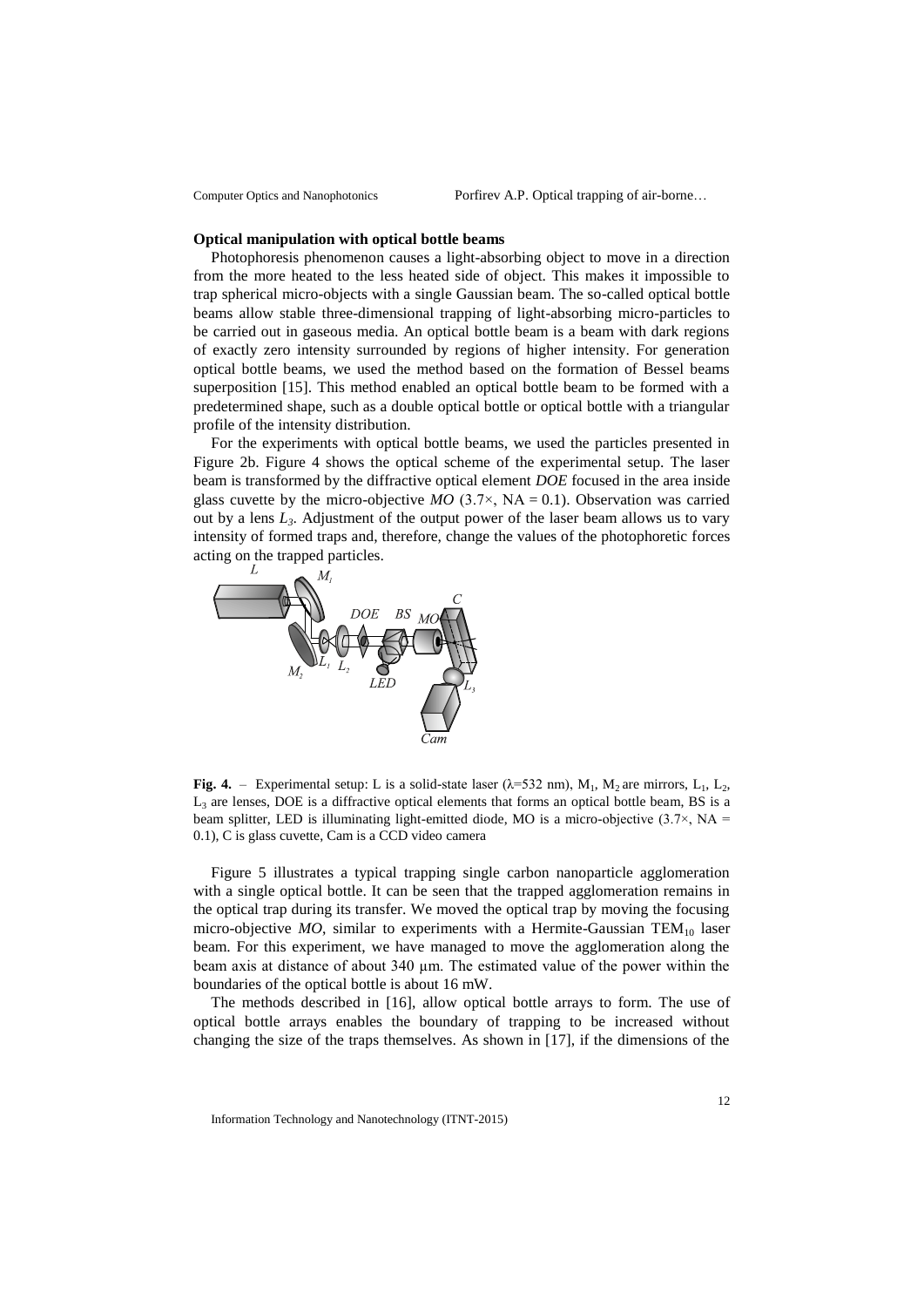formed light traps and trapped micro-objects do not match, it is impossible to achieve stable trapping of micro-objects because they move uncontrollably inside the trap.



Fig. 5. – Experimental demonstration of trapping and guiding the carbon nanoparticles agglomeration with a single optical bottle. The black arrow points to the agglomeration

#### **Optical manipulation with hollow optical beams**

Hollow optical beams (HOBs) are optical beams with zero axial intensity along the propagation axis. These beams have diffraction-free properties on a limited interval along the optical axis. Due to such a configuration, the HOBs are universal optical traps to trapping both transparent and opaque micro-particles [18, 19].

There are various methods of forming such HOBs that have a predetermined crosssectional shape [20-24]. Changing the cross-sectional shape of the beams can change the shape of the region in which trapped particles will be moved.

In optical trapping experiments with HOBs, we used a solid-state laser  $L(\lambda = 532$ nm, with a maximum output power of 500 mW) (Figure 6). The laser beam was expanded with a telescope ( $L_I$  with  $f_I = 15$  mm and  $L_2$  with  $f_2 = 35$  mm) to illuminate the DOE formed HOB. An airborne absorbing particle in a cuvette is trapped in the area of minimum intensity of the generated HOB. Observation of the particle trapping was possible due to the scattered light recorded by the video camera *Cam* (MDCE-5,  $1280 \times 1024$  pixels). The particles were imaged through a micro-objective *MO* (8 $\times$ ,  $NA=0.2$ ).

To demonstrate the optical trapping and holding of absorbing particles, we used carbon nanoparticle agglomeration as in the experiments described above (Figure 2b). Figure 7 shows the motion stages of a carbon nanoparticle agglomeration trapped by the HOB with an intensity distribution in the form of a regular pentagon contour. It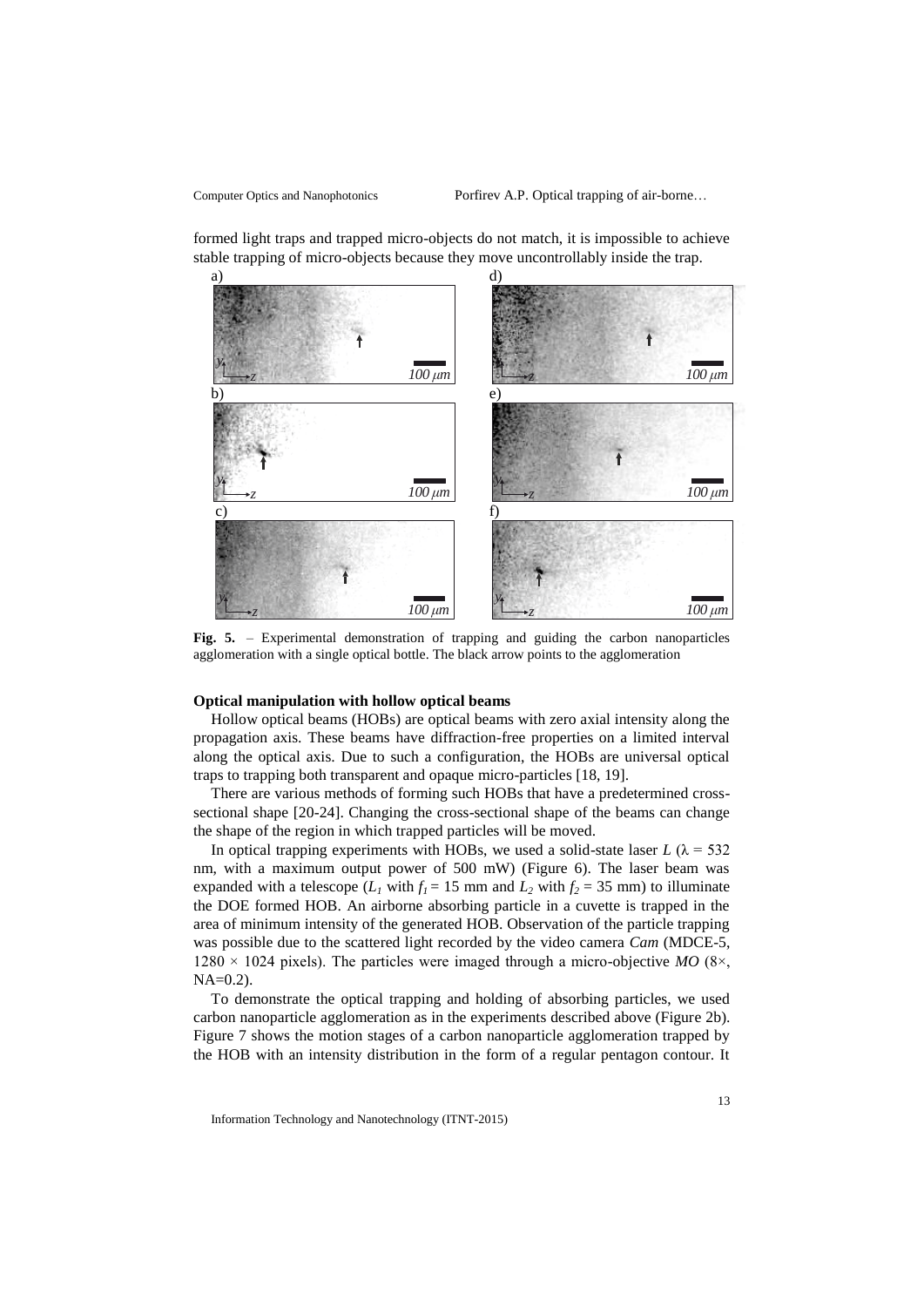can be clearly seen that the particle is also moved in a limited volume. At the time when the trapped particles remain inside the region of minimum intensity of the formed HOB, other particles settle on the bottom of the cuvette under the influence of gravity. Trapped particles do not leave the boundaries of the HOB because photophoretic force push them away from the region of maximum intensity in the region on the optical axis of the beam.



**Fig. 6.** – Experimental setup: L is a solid-state laser  $(\lambda=532 \text{ nm})$ , L<sub>1</sub>, L<sub>2</sub> are lenses, DOE is a diffractive optical elements that forms a hollow optical beam, MO is a micro-objective (8×, NA=0.2), C is glass cuvette, Cam is a CCD video camera MDCE-5 ( $1280 \times 1024$  pixels)



**Fig. 7.** – Optical trapping and holding of light-absorbing particles with HOB formed by DOE

The use of additional focusing optics enables the generation of converging HOBs, which have predetermined intensity distribution. It is therefore possible to form a complex spatial configuration of the optical beams. Each of these beams can be used to hold the particles in the region of desired size and shape. This 'storage' of microparticles can be used for contactless transport of microscopic objects. Furthermore, they can be used to study the interaction of various micro-objects trapped in a limited volume.

#### **Conclusion**

The paper describes the various ways to manipulate air-borne light-absorbing microscopic objects in air with laser beams of different types. The results of trapping

Information Technology and Nanotechnology (ITNT-2015)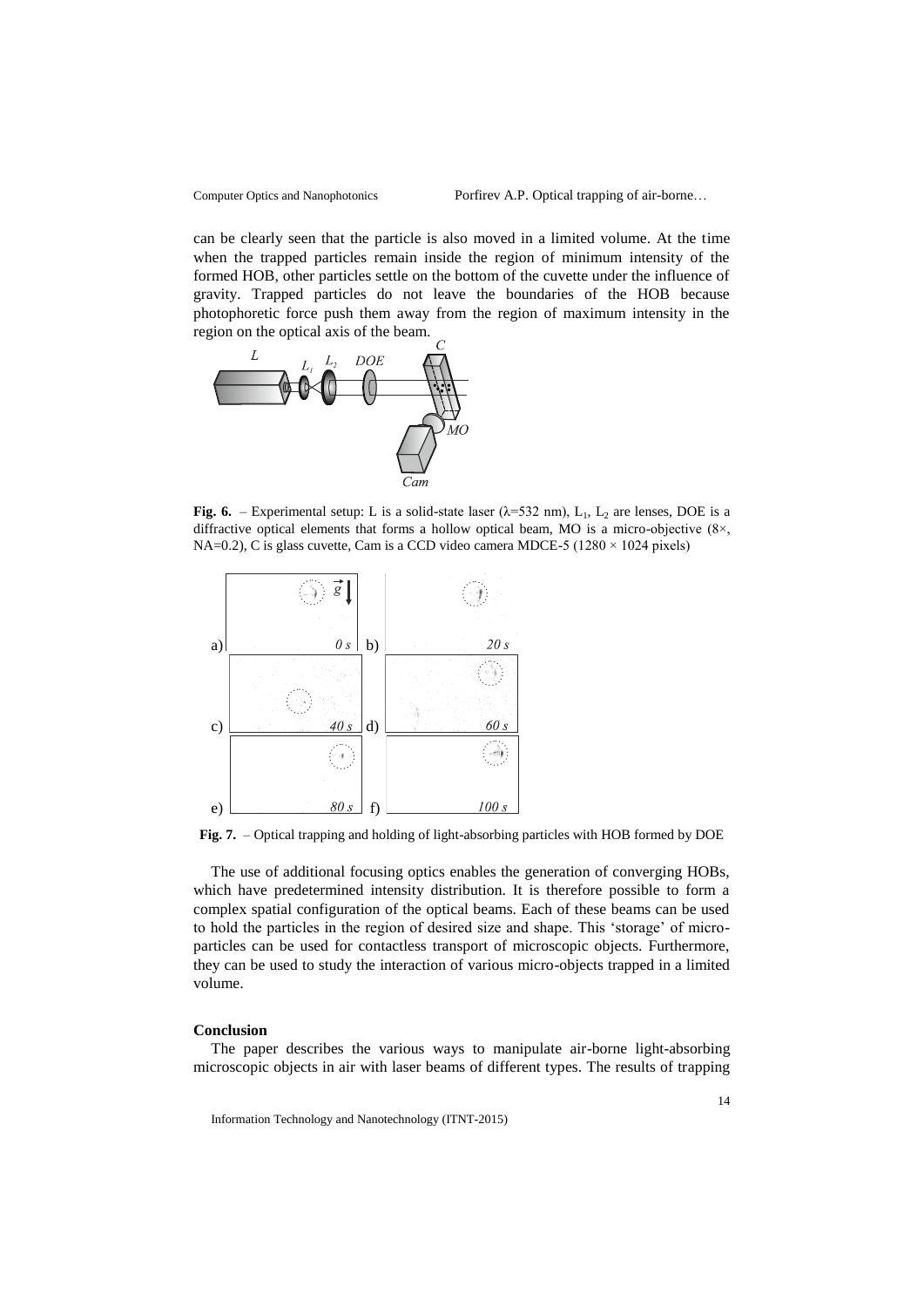and manipulation experiments for each of laser beam types are shown. It is shown that:

1) With the use of Hermite-Gaussian beams, it is possible to achieve stable multiple trapping and guiding of light-absorbing non-spherical particles in generated separate intensity peaks;

2) With the use of optical bottle beams, it is possible to achieve stable trapping and guiding of the same particles at distances of hundreds of times their own dimensions;

3) With the use of hollow optical beams with a predetermined shape, trapping and holding light-absorbing particles can be carried out inside an area of predetermined shape within the area given shape, the dimensions of which exceed by ten times the particles' size.

None of these cases d require high-power lasers (enough power about 10-20 mW), due to the fact that photophoretic forces exceed the radiation pressure forces at the order of atmospheric pressure. [20].

#### **Acknowledgements**

This work was supported by the Ministry of Education and Science of the Russian Federation and Russian Foundation for Basic Research Grants No. 14-07-97038, No. 14-07-31291, No. 14-07-00177.

#### **References**

- 1. **Ashkin A.** Acceleration and trapping of particles by radiation pressure. Phys Rev Lett, 1970; 24(4): 156-159. doi: 10.1103/PhysRevLett.24.156
- 2. **Grier DG.** A revolution in optical manipulation. Nature, 2003; 424: 810-816. doi: 10.1038/nature01935
- 3. **Dholakia K, Cizmar T.** Shaping the future of manipulation. Nat Photonics, 2011; 5: 335- 342. doi: 10.1038/nphoton.2011.80
- 4. **Kim K, Yoon J, Park YK.** Simultaneous 3D visualization and position tracking of optically trapped particles using optical diffraction tomography. Optica, 2015; 2(4): 343- 346. doi: 10.1364/OPTICA.2.000343
- 5. **Korobtsov A, Kotova S, Losevsky N, Mayorova A, Patlan V, Timchenko E, Lysov N, Zarubina E.** Optical tweezers technique for the study of red blood cells deformation ability. Laser Phys, 2012; 22(7): 1265-1270. doi: 10.1134/S1054660X12070067
- 6. **Morozov AA, Skidanov RV.** Rotation of microturbine in compex vortex beams. Computer Optics, 2013; 37(2): 203-207. [in Russian]
- 7. **Morozov AA, Skidanov RV.** Complex vortex beams for of rotation of micromechanical elements. Computer Optics, 2013; 37(1): 68-75. [in Russian]
- 8. **Skidanov RV, Rykov MA.** The modificaction of laser beam for optimization of optical trap force characteristics. Computer Optics, 2013; 37(4): 431-435. [in Russian]
- 9. **Ashkin A, Dziedzic JM, Bjorkholm JE, Chu S.** Observation of a single-beam gradient force optical trap for dielectric particles. Opt Lett, 1986; 11(5): 288–290. doi: 10.1364/OL.11.000288
- 10. **Shvedov VG, Desyatnikov AS, Rode AV, Krolikowski W, Kivshar YuS.** Optical guiding of absorbing nanoclusters in air. Opt Express, 2009; 17(7): 5743-5757. doi: 10.1364/OE.17.005743